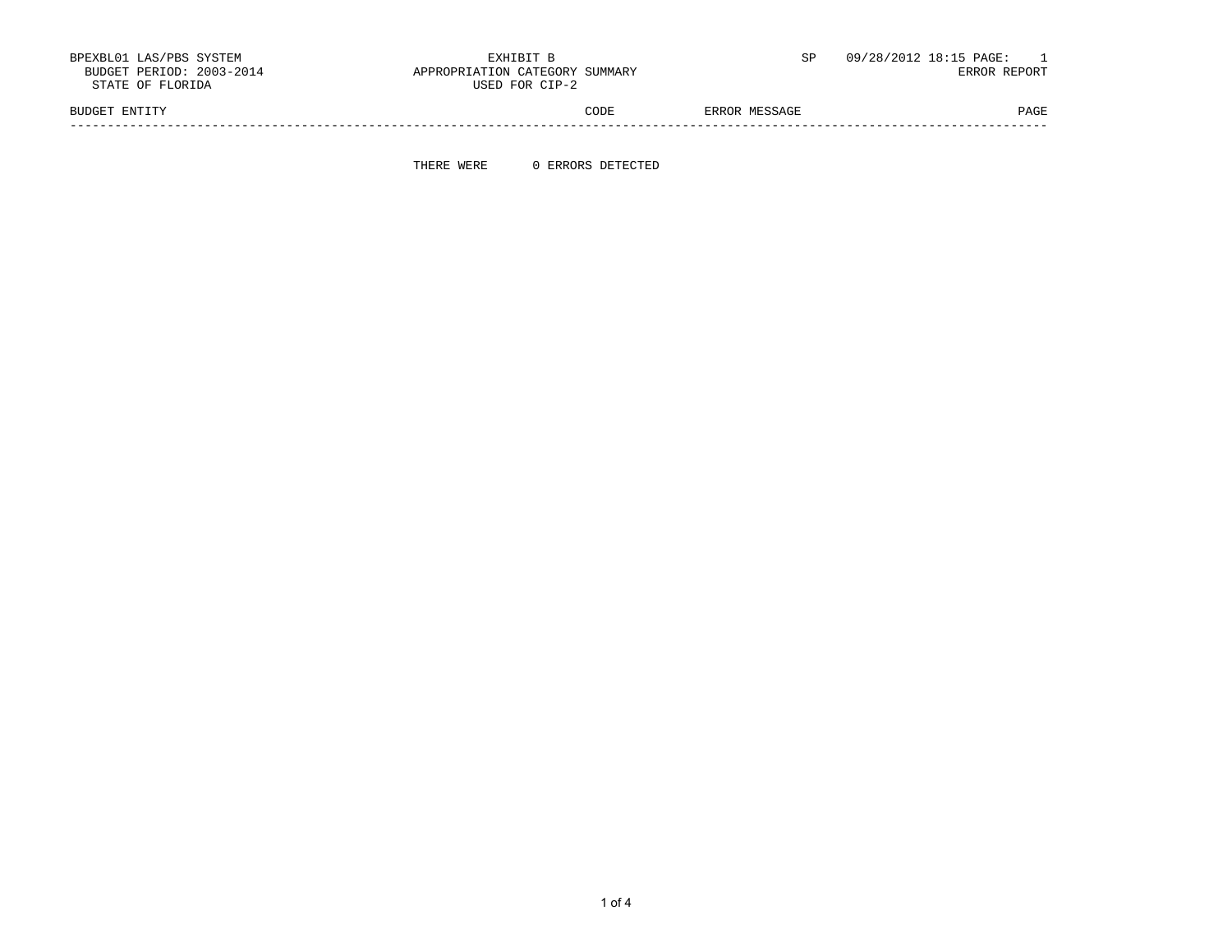|  | מחזק∩.זק ק∩ קידמידי |
|--|---------------------|

| STATE OF FLORIDA                                                                     | USED FOR CIP-2 |                                |                                                                                                                                                                                                                                                                         |                  |                                                                                                                                                                                                                                |                                  |          |
|--------------------------------------------------------------------------------------|----------------|--------------------------------|-------------------------------------------------------------------------------------------------------------------------------------------------------------------------------------------------------------------------------------------------------------------------|------------------|--------------------------------------------------------------------------------------------------------------------------------------------------------------------------------------------------------------------------------|----------------------------------|----------|
|                                                                                      | POS FOR        | AMOUNT POS<br>________________ | $\begin{tabular}{lcccc} COL A03 & COL A06 & COL A07 & COL A08 & COL A09 \\ AGY REQUEST & AG FCO PLAN & AG FCO PLAN & AG FCO PLAN & AG FCO PLAN \\ \end{tabular}$<br>FY 2013-14 FY 2014-15 FY 2015-16 FY 2016-17 FY 2017-18<br>AMOUNT POS AMOUNT POS<br>________________ | ________________ | AMOUNT POS<br>AMOUNT                                                                                                                                                                                                           | CODES                            |          |
| MANAGEMENT SRVCS, DEPT OF<br><b>PGM: FACILITIES PROGRAM</b><br>FACILITIES MANAGEMENT |                |                                |                                                                                                                                                                                                                                                                         |                  |                                                                                                                                                                                                                                | 72000000<br>72400000<br>72400100 |          |
| FIXED CAPITAL OUTLAY<br>COMPL/AMER DISABIL ACT                                       |                |                                |                                                                                                                                                                                                                                                                         |                  |                                                                                                                                                                                                                                | 080000<br>081010                 | Priority |
|                                                                                      |                |                                |                                                                                                                                                                                                                                                                         |                  |                                                                                                                                                                                                                                | 2696                             |          |
| LIFE SAFETY PROJ, STW                                                                |                |                                |                                                                                                                                                                                                                                                                         |                  |                                                                                                                                                                                                                                | 081400                           | #1       |
| SUPERVISION TRUST FUND 160,000 5,600                                                 |                |                                |                                                                                                                                                                                                                                                                         |                  |                                                                                                                                                                                                                                | 2696                             |          |
| CAP. DEPRE. - GENERAL<br>PUBL FACILITIES FINANCE TF 2,500,000                        |                |                                |                                                                                                                                                                                                                                                                         |                  |                                                                                                                                                                                                                                | 083400<br>2495                   |          |
| SUPERVISION TRUST FUND                                                               |                |                                |                                                                                                                                                                                                                                                                         |                  | $4,387,781$ $7,042,181$ $7,047,781$ $7,047,781$ $7,047,781$ $7,047,781$ $7,047,781$ $7,047,781$ $7,047,781$ $7,047,781$ $7,047,781$ $7,047,781$ $7,047,781$ $7,047,781$ $7,047,781$ $7,047,781$ $7,047,781$ $7,047,781$ $7,04$ |                                  |          |
| TOTAL APPRO                                                                          |                |                                | $6,887,781$ $7,042,181$ $7,047,781$ $7,047,781$ $7,047,781$                                                                                                                                                                                                             |                  |                                                                                                                                                                                                                                |                                  | #2       |
| DEBT SERVICE                                                                         |                |                                |                                                                                                                                                                                                                                                                         |                  |                                                                                                                                                                                                                                | 089070                           |          |
| FL FACILITIES POOL CLR TF 38,255,689 38,227,574 38,247,453 30,450,365 26,770,257     |                |                                |                                                                                                                                                                                                                                                                         |                  |                                                                                                                                                                                                                                | 2313                             |          |
| TOTAL: FACILITIES MANAGEMENT<br>BY FUND                                              |                |                                |                                                                                                                                                                                                                                                                         |                  |                                                                                                                                                                                                                                | 72400100                         |          |
| FL FACILITIES POOL CLR TF 38,255,689<br>PUBL FACILITIES FINANCE TF                   | 2,500,000      |                                |                                                                                                                                                                                                                                                                         |                  | 38,227,574 38,247,453 30,450,365 26,770,257 2313                                                                                                                                                                               | 2495                             |          |
| SUPERVISION TRUST FUND                                                               |                |                                |                                                                                                                                                                                                                                                                         |                  | $5,547,781$ $8,047,781$ $8,047,781$ $8,047,781$ $8,047,781$ $8,047,781$ 2696                                                                                                                                                   |                                  |          |
| TOTAL BUREAU                                                                         |                |                                | 46, 303, 470   46, 275, 355   46, 295, 234   38, 498, 146                                                                                                                                                                                                               |                  | 34,818,038                                                                                                                                                                                                                     |                                  |          |
|                                                                                      |                |                                |                                                                                                                                                                                                                                                                         |                  |                                                                                                                                                                                                                                |                                  |          |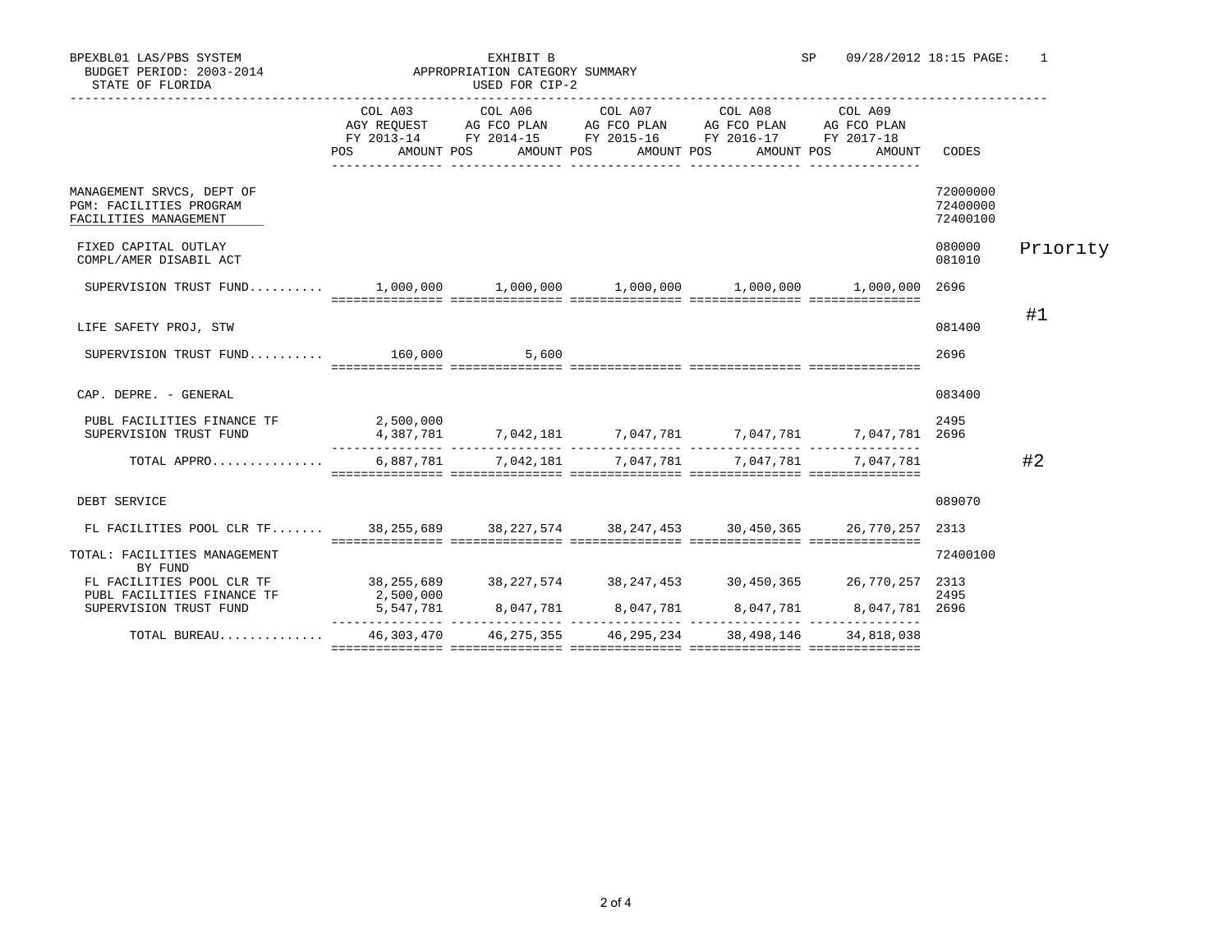\*\*\*\*\*\*\*\*\*\*\*\*\*\*\*\*\*\*\*\*\*\*\*\*\*\*\*\*\*\*\*\*\*\*\*\*\*\*\*\*\*\*\*\*\*\*\*\*\*\*\*\*\*\*\*\*\*\*\*\*\*\*\*\*\*\*\*\*\*\*\*\*\*\*\*\*\*\*\*\*\*\*\*\*\*\*\*\*\*\*\*\*\*\*\*\*\*\*\*\*\*\*\*\*\*\*\*\*\*\*\*\*\*\*\*\*\*\*\*\*\*\*\*\*\*\*\*\*\*\*\* \* BPEXBL01 STATISTICAL INFORMATION 09/28/2012 18:15:35:\* \* BUDGET PERIOD: 2003-2014<br>\* COMPILE DATE: 11/23/2011 COMPILE TIME: 13:50:12 COMPILE TIME: 13:50:12 \* COMPILE DATE: 11/23/2011 COMPILE TIME: 13:50:12 PAGE: 1 \* \*\*\*\*\*\*\*\*\*\*\*\*\*\*\*\*\*\*\*\*\*\*\*\*\*\*\*\*\*\*\*\*\*\*\*\*\*\*\*\*\*\*\*\*\*\*\*\*\*\*\*\*\*\*\*\*\*\*\*\*\*\*\*\*\*\*\*\*\*\*\*\*\*\*\*\*\*\*\*\*\*\*\*\*\*\*\*\*\*\*\*\*\*\*\*\*\*\*\*\*\*\*\*\*\*\*\*\*\*\*\*\*\*\*\*\*\*\*\*\*\*\*\*\*\*\*\*\*\*\*\*  $\star$  \* SAVE INITIALS: SAVE DEPARTMENT: 07 SAVE ID: CIP \* ------------------------------------------------------------------------------------------------------------------------------- \* \* ITEMIZATION OF EXPENDITURE: IOE ACCUMULATION LEVEL: 0 (1=OPER/FCO, 2=IOE, 0=MERGED) \* \* SECTION: MERGE SECTIONS (Y/N): Y \* \* MERGE GROUPS (Y/N): Y \* \* BUDGET ENTITY OR GROUP/ACCUMULATION LEVEL (DEP, DIV, BUR, SUB, LBE, MRG): \* \* 1-7: DMS07 LBE \* \* 8-14: \* \* 15-21: \* \* 22-27: \* \* EXCLUDE: \*  $\star$   $\star$ PROGRAM COMPONENT/ACCUMULATION LEVEL (1, 2, 3, 4 OR 5 FOR 2, 4, 6, 8 OR 10 DIGITS, 0=MERGED): \* 0 0 0 0 0 0 \*  $\star$   $\star$  \* APPROPRIATION CATEGORY OR GROUP/ACCUMULATION LEVEL (1=MAJOR, 2=MINOR, 0=MERGED): \* 08 2 14 2<br>FUND GROUPS SET: OR FUND: THE SOURCE IDENTIFIER: WERGE FSI (Y/N): Y FUNDING SOURCE IDENTIFIER: \* FCO (Y/N): Y FTE (Y/N): N SALARY RATE (Y/N): N \* \* ------------------------------------------------------------------------------------------------------------------------------- \* \* COLUMN SELECTION/P=PERCENTAGE OF TOTAL COLUMN: \*  $\star$  and and and any  $\star$  and  $\star$  and  $\star$  and  $\star$  and  $\star$  and  $\star$  and  $\star$  and  $\star$  and  $\star$  and  $\star$  and  $\star$  and  $\star$  and  $\star$  and  $\star$  and  $\star$  and  $\star$  and  $\star$  and  $\star$  and  $\star$  and  $\star$  and  $\star$  and  $\star$  and  $\$  \* \* \* REPORT COLUMNS WITH CALCULATION DIFFERENCE ONLY (Y/N): N THAT EXCEED: \* \* \* \* LEVELS OF TOTALS: (N=NO TOTAL, L=LINE TOTAL, T=BY FUND TYPE, D=BY DETAIL FUND, B=BY DETAIL FUND AND FUND TYPE, \* G=FUND GROUP LINE TOTALS, E=BY DETAIL FUND AND FUND GROUP) \* RUN: N ITEM OF EXP: N GROUP/SECTION: N DEPARTMENT: D DIVISION: N BUREAU: N SUB-BUREAU: N \* \* LBE: D PROG COMP: N MAJOR APP CAT: N MINOR APP CAT: D \*  $\star$  \*  $\star$  \*  $\star$  \* \* APPROPRIATION CATEGORY TITLES: S SORT OPTION: A REPORT SEQUENCE: \* (S=SHORT, L=LONG)  $A=ITEM$  OF EXP/BUDGET ENTITY DEPT/BUDGET ENTITY: N A=ALPHABETICAL B=BUDGET ENTITY/ITEM OF EXP PROGRAM COMPONENT: N N=NUMERICAL \* ------------------------------------------------------------------------------------------------------------------------------- \* DEPARTMENT NARRATIVE SET: BUDGET ENTITY NARRATIVE SET:  $\star$   $\star$  \* PRINT COLUMN CODES (Y/N): Y \*  $\star$   $\star$  \* \* \* PAGE BREAKS: \* (IOE, GRP, DEP, DIV, BUR, REPORT HEADING: EXHIBIT B \* SUB, LBE, PRC, MAC, NAC) APPROPRIATION CATEGORY SUMMARY \* USED FOR CIP-2 \* \* ------------------------------------------------------------------------------------------------------------------------------- \*